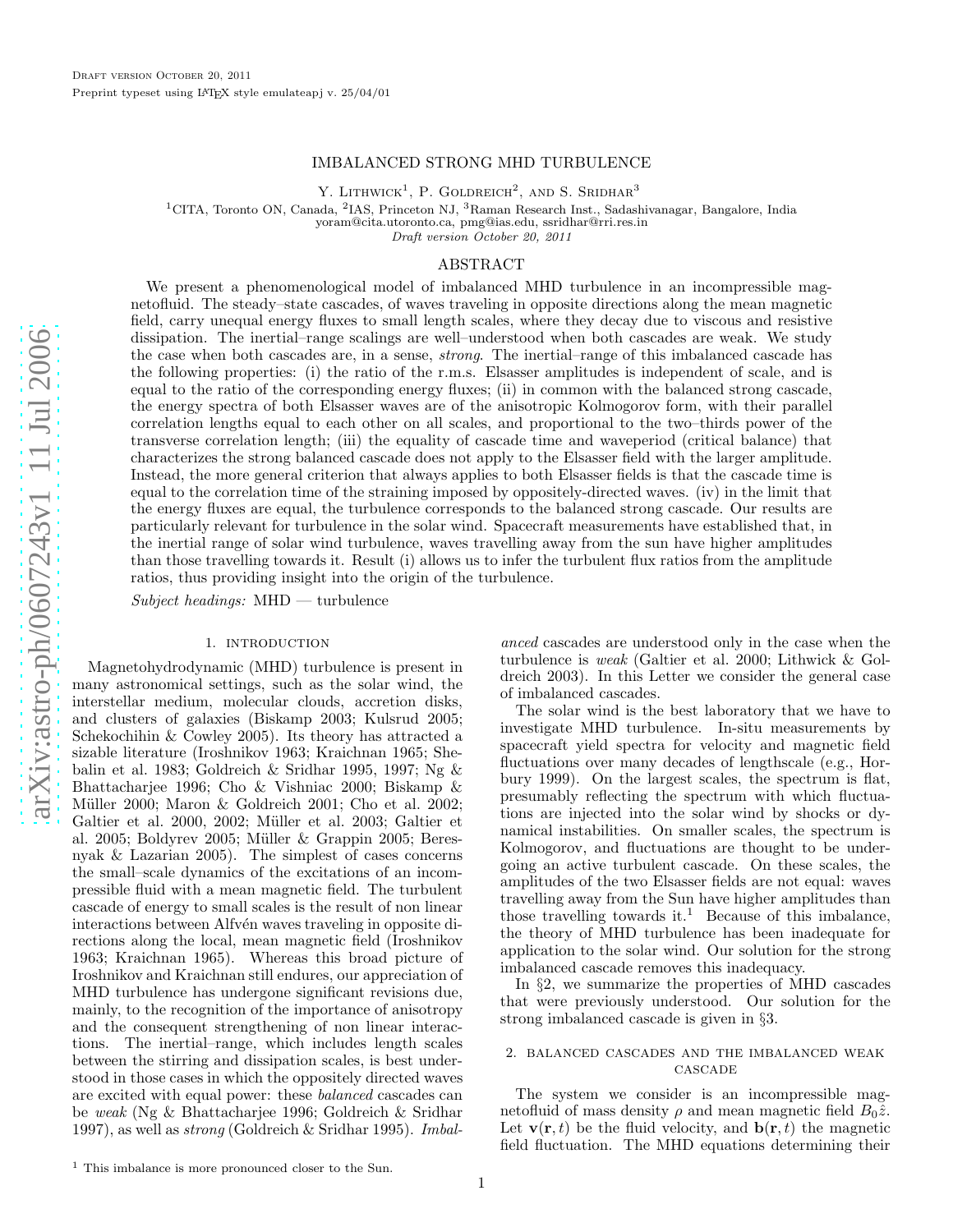time evolution are expressed conveniently in terms of the Elsasser fields,  $\mathbf{w}^{\pm} = \mathbf{v} \mp \mathbf{b}/\sqrt{4\pi \rho}$ : <sup>2</sup>

$$
(\partial_t \pm V_A \partial_z) \mathbf{w}^{\pm} + (\mathbf{w}^{\mp} \cdot \nabla) \mathbf{w}^{\pm} = -\nabla (p/\rho) \qquad (1)
$$

where  $V_A = B_0 / \sqrt{4 \pi \rho}$  is the Alfvén speed, and p is the total pressure, determined by requiring  $\nabla \cdot \mathbf{w}^{\pm} = 0$ . We have neglected viscous and resistive dissipa-We have neglected viscous and resistive dissipative terms, which are important on small scales; we have also neglected forcing terms, which are important on large scales. When either  $w^+$  or  $w^-$  is initially zero everywhere, the nonlinear term vanishes for all time. Then, either  $\{w^- = w^-(x, y, z + V_A t), w^+ = 0\},\$ or  $\{ \mathbf{w}^+ = \mathbf{w}^+(x, y, z - V_A t), \mathbf{w}^- = \mathbf{0} \}$ , is a nonlinear solution of arbitrary form, that propagates in the  $-\hat{z}$  or  $+\hat{z}$ direction with speed  $V_A$ . Kraichnan recognised that the existence of these nonlinear solutions implies that MHD turbulence can be described as interactions between oppositely directed wavepackets. Equations (1) conserve the Elsasser energies,  $E^{\pm} = \frac{1}{2} \int |\mathbf{w}^{\pm}|^2 d^3x$ , hence collisions between wavepackets do not lead to exchanges between  $E^+$  and  $E^-$ , but only to a redistribution of the energies over different length scales.

We label the r.m.s. amplitudes of the Elsasser fields in the inertial range of the turbulence by  $w_\lambda^{\pm}$ , where  $\lambda$  is the lengthscale transverse to the mean B-field. MHD turbulence is known to be anisotropic: wavepackets of each type of Elsasser field with transverse scale  $\lambda$  have an extent  $\Lambda_{\lambda}^{\pm}$ parallel to the mean B-field.<sup>3</sup> We note that  $\Lambda^{\pm}_{\lambda}$  is scaledependent, and is typically much larger than  $\lambda$ . We define the strength of a wavepacket as the ratio of the straining rate that it imposes on oppositely directed waves,  $w^{\pm}_{\lambda}/\lambda$ , to its linear wave frequency:

$$
\chi_{\lambda}^{\pm} \equiv \frac{\Lambda_{\lambda}^{\pm} w_{\lambda}^{\pm}}{\lambda V_A} \,. \tag{2}
$$

If a wavepacket of +ve waves has  $\chi^+_{\lambda} = 1$ , then −ve waves with scale  $\lambda$  that encounter it are cascaded in the time that they cross it, assuming that the backreaction of the −ve waves on the +ve ones is negligible.We wish to understand how  $\chi^{\pm}_{\lambda}$  influence the inertial–range scalings of physical quantities. Below we provide a brief review of the cases that are understood to some extent; this enables us to pose our question more sharply.<sup>4</sup>

1. Balanced weak turbulence,  $\chi_{\lambda} \ll 1$ : The turbulent cascade is due to resonant 3–wave interactions (Ng & Bhattacharjee 1996; Goldreich & Sridhar 1997; Galtier et al. 2000; Lithwick & Goldreich 2003). The r.m.s. amplitude across a transverse scale  $\lambda$  is  $w_{\lambda} \propto \lambda^{1/2}$ . Frequency resonance conditions prevent a parallel cascade, so the parallel scale is independent of  $\lambda$ ; its value is set by conditions at the stirring scale. Perturbation theory is valid when  $\chi_{\lambda} \ll 1$ , and can be used to derive kinetic equations, describing the inertial–range. However, the cascade strengthens on small scales, because  $\chi_{\lambda} \propto 1/\lambda^{1/2}$  increases as  $\lambda$  decreases; this limits the validity of perturbation theory, and the inertial range of weak turbulence.

2. Balanced strong turbulence,  $\chi_{\lambda} \sim 1$ : Perturbation theory is inapplicable. According to the phenomenological

3. Imbalanced weak turbulence,  $\chi^{\pm}_{\lambda} \ll 1$ : In common with the balanced case, the process can be described in detail, using the weak turbulence theory of resonant 3–wave interactions (Galtier et al. 2000; Lithwick & Goldreich 2003). As before, the product  $w^+_{\lambda} w^-_{\lambda} \propto \lambda$ , and frequency reso-<br>nance conditions forbid a parallel cascade, so the two parallel scales  $\Lambda_{\lambda}^{\pm}$  are scale-independent. However, in contrast to the balanced case, (i) kinetic equations are required to relate the spectral indices of the oppositely directed waves to the ratio of their fluxes; (ii) the ratio of  $w_\lambda^+$  to  $w_\lambda^-$  in the inertial range depends on the ratio of  $\lambda$  to the dissipation scale,  $\lambda_{\text{diss}}$ , since the two amplitudes are forced to equal one another at  $\lambda_{\rm diss}.$ 

As discussed in Lithwick & Goldreich (2003), when the dissipation scale is large enough (while still remaining smaller than the stirring scale), imbalanced turbulence can be weak throughout the inertial–range. However, both  $\chi_{\lambda}^{+}$ and  $\chi_{\lambda}^{-}$  increase with decreasing  $\lambda$ , thereby limiting the inertial range. Therefore, in the physically important limit of very small dissipation, it is inevitable that at least one of the +ve or −ve cascades becomes strong.

#### 3. the imbalanced strong cascade

In the present section, the heart of this paper, we derive the spectrum of imbalanced strong turbulence. We assume that  $w_\lambda^+ \gg w_\lambda^-.5$ 

Let  $\chi^+$   $\geq$  1. Otherwise, the turbulence would be weak. The +ve waves impose a strain on −ve ones, with straining rate ~  $w_{\lambda}^{+}/\lambda$ . Since  $\chi_{\lambda}^{+} \geq 1$ , this strain is nearly constant over the cascade time,  $\tau_{\lambda}^{-}$ , of the −ve waves. Thus  $\tau_{\lambda}^- \sim \lambda/w_{\lambda}^+$  and the energy flux in the –ve cascade is

$$
\varepsilon^{-} \sim \frac{(w_{\lambda}^{-})^{2}}{\tau_{\lambda}^{-}} \sim \frac{(w_{\lambda}^{-})^{2} w_{\lambda}^{+}}{\lambda}.
$$
 (3)

Waves of  $w_\lambda^-$  travel a parallel distance  $V_A \tau_\lambda^-$  before cascading to smaller  $\lambda$ . It *follows* that a wavepacket with given transverse size  $\lambda$  has parallel size

$$
\Lambda_{\lambda}^{-} \sim V_{A} \tau_{\lambda}^{-} \sim \left(\frac{V_{A}}{w_{\lambda}^{+}}\right) \lambda.
$$
 (4)

Since this relation mixes  $\Lambda_{\lambda}^-$  and  $w_{\lambda}^+$ , it does not amount to critical balance for either the +ve or −ve waves.

Equation (4), together with our starting point  $\chi^+_{\lambda} \geq 1$ , imply that  $\Lambda_{\lambda}^{+} \geq \Lambda_{\lambda}^{-}$ . But, since –ve waves backreact on the +ve ones, they impose uncorrelated strains on parts of a + wavepacket separated in z by  $\gtrsim \Lambda_{\lambda}$ . Thus they imprint their parallel scales on the +ve waves, and

$$
\Lambda^+_{\lambda} \sim \Lambda^-_{\lambda} \ . \tag{5}
$$

<sup>5</sup> This assumption is made only for clarity of presenation. Our discussion is more generally valid, for all  $w_\lambda^+ \geq w_\lambda^-$ .

theory of Goldreich & Sridhar (1995), the strength of the interactions remains of order unity:  $\chi_{\lambda} \sim 1$  ("critical balance"). The cascade is of anisotropic Kolmogorov form, with  $w_\lambda \propto \lambda^{1/3}$  and  $\Lambda_\lambda \propto \lambda^{2/3}$ . Turbulence that is excited with  $\chi_{\lambda} > 1$ , weakens to  $\chi_{\lambda} \sim 1$  in less than the Alfvén crossing time.

<sup>&</sup>lt;sup>2</sup> The superscripts on  $w^+$ ,  $w^-$  refer to the direction of wave propagation.

<sup>&</sup>lt;sup>3</sup> A wavepacket can be defined more precisely in terms of correlation lengths perpendicular and parallel to the mean field (Lithwick & Goldreich 2001).

<sup>&</sup>lt;sup>4</sup> In the balanced cases, we set  $w_\lambda^+ = w_\lambda^- = w_\lambda$  and  $\Lambda_\lambda^+ = \Lambda_\lambda^- = \Lambda_\lambda$  which implies that  $\chi_\lambda^+ = \chi_\lambda^- = \chi_\lambda = (\Lambda_\lambda w_\lambda / \lambda V_A)$ .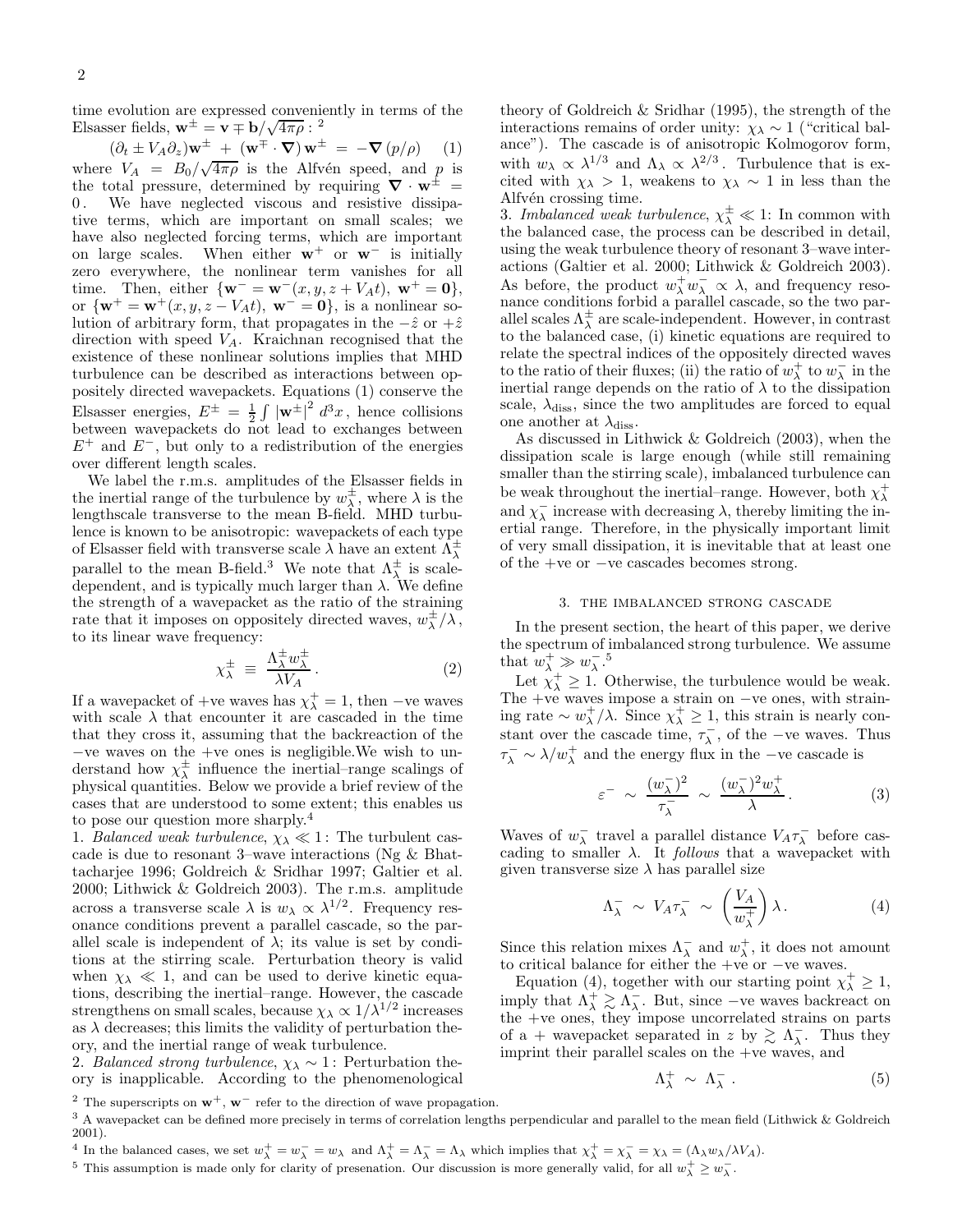Henceforth we denote the common parallel scales by  $\Lambda_{\lambda}$ . This *discovery* that the parallel scales are similar in an imbalanced cascade is a nontrivial result. Equations (4) and (5) yield

$$
\chi_{\lambda}^{+} = \frac{w_{\lambda}^{+} \Lambda_{\lambda}}{V_{A} \lambda} \sim 1 , \qquad (6)
$$

proving that the cascade of −ve waves is critically balanced.

It remains to calculate the +ve waves' cascade time. All of the following material up to equation (9), as well as the material in the Appendix, is devoted to deriving the result:  $\tau_{\lambda}^{+} \sim \lambda/w_{\lambda}^{-}$ . This result is remarkable. It shows that the straining rate imposed by the −ve waves on +ve ones,  $w_\lambda^-\lambda$ , is imposed coherently over a time  $\lambda/w_\lambda^-$ . Yet the waveperiod of −ve waves is much shorter than this, by the factor

$$
\chi_{\lambda}^{-} = \frac{w_{\lambda}^{-} \Lambda_{\lambda}}{V_{A} \lambda} \sim \frac{w_{\lambda}^{-}}{w_{\lambda}^{+}} \ll 1. \tag{7}
$$

Since  $\chi_{\lambda}^- \ll 1$ , one might be tempted to conclude, erroneously, that +ve waves undergo a weak cascade, i.e., that −ve waves impose on them small, short uncorrelated strains of amplitude  $\chi_{\lambda}^-$  over time intervals ~  $\Lambda_{\lambda}/V_A$  resulting in  $\tau_{\lambda}^{+} \sim (\chi_{\lambda}^{-})^{-2} (\Lambda_{\lambda}/V_{A}) \sim (\chi_{\lambda}^{-})^{-1} (\lambda/w_{\lambda}^{-})$ . Instead, the correct conclusion is that a coherent strain is imposed over time interval  $\lambda/w_\lambda^-$ .

How can the coherence time exceed  $\Lambda_{\lambda}/V_A$ ? The key point is that the straining of the +ve waves is due to the w<sup>−</sup> field as seen from the +ve waves' rest frame (which has  $x' = x$ ,  $y' = y$ ,  $z' = z - V_A t$ ,  $t' = t$ ). In this frame, the MHD equations (1) transform to

$$
\partial_{t'} \mathbf{w}^+ + (\mathbf{w}^- \cdot \nabla') \mathbf{w}^+ = -\nabla' (p/\rho)
$$
  

$$
(\partial_{t'} - 2V_A \partial_{z'}) \mathbf{w}^- + (\mathbf{w}^+ \cdot \nabla') \mathbf{w}^- = -\nabla' (p/\rho)
$$
 (8)

To appreciate that the correlation time of  $w^-$  in the primed frame can exceed  $\Lambda_{\lambda}/V_A$ , consider the limiting case in which  $w^-$  is so small that backreaction onto the +ve waves can be neglected. Then  $w^+$  is independent of  $t'$ , and is a function only of  $\mathbf{r}'$ , so  $\mathbf{w}^-$  satisfies a linear (integro– differential) equation, whose coefficients are independent of t ′ . If −ve waves are injected on a lengthscale much larger than the scale of interest, with a long coherence time  $T$ , then as they cascade down to smaller scales their coherence time remains fixed,  $\tau_{\text{corr},\lambda}^- = T$ , where  $\tau_{\text{corr},\lambda}^-$  is defined as the correlation time of the −ve waves in the frame of the +ve waves. In the limiting case that  $w^-$  is held fixed at the injection scale  $(T = \infty)$ , then on smaller scales **w**<sup>-</sup> is independent of  $t'$  ( $\tau_{\text{corr},\lambda}^{-} = \infty$ ), even though it is undergoing an active cascade to small scales.

To estimate  $\tau_{\text{corr},\lambda}^{-}$  when  $\mathbf{w}^{-}$  is not infinitesimally small, it is necessary to account for backreaction: −ve waves alter +ve waves, which react back on the −ve ones. As −ve waves cross a plane at fixed  $z'$ , the +ve waves at that plane are changing on their cascade time scale  $\tau_{\lambda}^{+}$ . Hence, over times separated by  $\tau_{\lambda}^{+}$ , the −ve waves crossing z' are cascaded by entirely different  $+ve$  waves. This implies that  $\tau_{\text{corr},\lambda}^{-} \sim \tau_{\lambda}^{+}$ .<sup>6</sup> Because the +ve waves are strained at rate

$$
w_{\lambda}^{-}/\lambda
$$
, it follows that  $\tau_{\lambda}^{+} \sim \lambda/w_{\lambda}^{-}$ . Thus  
\n
$$
\varepsilon^{+} \sim \frac{(w_{\lambda}^{+})^{2}}{\tau_{\lambda}^{+}} \sim \frac{(w_{\lambda}^{+})^{2}w_{\lambda}^{-}}{\lambda}.
$$
\n(9)

Invoking Kolmogorov's hypothesis of the scale (i.e.  $\lambda$ ) independence of the energy fluxes given by equations (3) and (9), we obtain the inertial–range scalings,

$$
w_{\lambda}^{\pm} \sim \frac{(\varepsilon^{\pm})^{2/3}}{(\varepsilon^{\mp})^{1/3}} \lambda^{1/3}; \qquad \Lambda_{\lambda} \sim \frac{(\varepsilon^{-})^{1/3}}{(\varepsilon^{\pm})^{2/3}} V_A \lambda^{2/3}. \tag{10}
$$

The +ve wave cascade shares some characteristics with both weak and strong balanced MHD cascades. In the weak cascades, the cascade time is longer than the waveperiod, and a wave experiences multiple, randomly-phased perturbations during its cascade time. In the strong cascades, the cascade time is comparable to (or shorter than) the waveperiod, and a wave suffers a coherent strain as it cascades. Furthermore, weak turbulence submits to perturbation theory but strong turbulence does not. In the +ve wave cascade:

- The period of  $a +ve$  wave is shorter than its cascade time.
- A +ve wave is coherently strained as it cascades.<sup>7</sup>
- The +ve wave cascade is non-perturbative.

We contend that the +ve wave cascade is strong because the second and third items have dynamical significance whereas the first does not. The dimensionless parameter that indicates whether the +ve waves are strongly cascaded is

$$
\hat{\chi}_{\lambda}^{-} \equiv \frac{w_{\lambda}^{-} \tau_{\text{corr},\lambda}^{-}}{\lambda} , \qquad (11)
$$

and not  $\chi_{\lambda}^-$ . Strong cascades correspond to  $\hat{\chi}_{\lambda}^- \sim 1$ , and weak ones to  $\hat{\chi}^-$  < 1. For the -ve wave cascade,  $\hat{\chi}_{\lambda}^{+} = \chi_{\lambda}^{+} \sim 1$ , since the correlation time of +ve waves in the frame of the −ve ones is  $\Lambda_{\lambda}/V_A$ . We call the criterion  $\hat{\chi}_{\lambda}^{\pm} \sim 1$  "modified critical balance," to distinguish it from critical balance (which would incorrectly imply  $\chi^{\pm}_{\lambda} \sim 1$ ).

### 4. SUMMARY

We have deduced the behavior of imbalanced strong MHD turbulence. Its salient properties are:

1. The +ve and −ve waves carry unequal energy fluxes,  $\varepsilon^+ \neq \varepsilon^-$ , while they both undergo *strong* cascades.

2. In the inertial–range, the r.m.s. Elsasser amplitudes are proportional to the one–third power of the transverse scale:  $w^{\pm}_{\lambda} \propto \lambda^{1/3}$ . This is similar to the balanced, strong cascade. Moreover, their ratio,  $w_\lambda^+ / w_\lambda^- \sim \varepsilon^+ / \varepsilon^-$  is independent of  $\lambda$ .

3. The parallel scales of the +ve and −ve waves are equal. The common parallel scale of eddies of transverse scale  $\lambda$ , is  $\Lambda_{\lambda} \propto \lambda^{2/3}$ , similar to the balanced, strong cascade.

4. The cascade times of the (larger amplitude) +ve waves are longer than their waveperiods by the constant factor  $(\varepsilon^+/\varepsilon^-) \ge 1$ , independent of scale: unlike the imbalanced, weak cascade, there is no tendency for the cascade to strengthen at small  $\lambda$ . When  $\varepsilon^+ = \varepsilon^-$ , the the turbulence corresponds to the balanced strong cascade of Goldreich & Sridhar (1995).

<sup>&</sup>lt;sup>6</sup> We are implicitly assuming that most of the change in  $w_{\lambda}^-$  is accumulated on scales comparable to  $\lambda$ . We justify this assumption quantitatively in the Appendix.

<sup>&</sup>lt;sup>7</sup> The correlation time of the strain induced by the −ve waves,  $\tau_{\text{corr},\lambda}^-$ , is comparable to the cascade time,  $\tau_{\lambda}^+$ , of the +ve waves.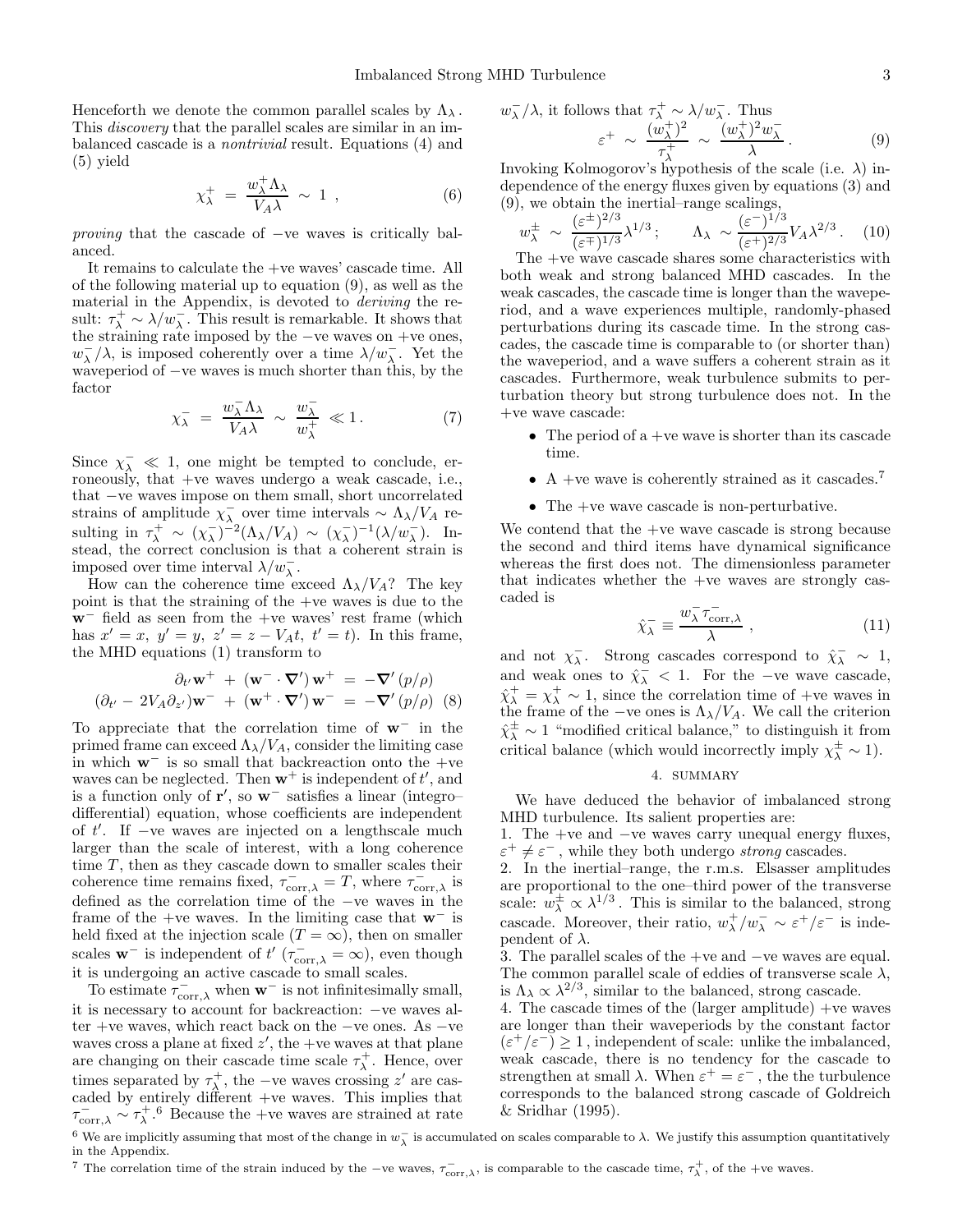### APPENDIX

# backreaction and the correlation time of the −ve waves

Let  $\tau_{\lambda}^{+} \sim \Lambda_{\lambda}'/V_A$  denote the time scale over which  $w_{\lambda}^{+}$  varies at fixed  $z'$ . Below we prove that (i) the correlation time of the −ve waves, at fixed  $z'$ , is  $\tau_{\text{corr},\lambda}^- \sim \tau_{\lambda}^+$ ; (ii)  $\Lambda'_{\lambda}/\Lambda_{\lambda} \sim \varepsilon^+/\varepsilon^-$ .

During the time interval  $\tau_{\lambda_*}^+ \sim \Lambda_{\lambda_*}^{\prime}/V_A$ , –ve waves cascade from transverse scales  $\lambda_{\text{max}}$  to  $\lambda_*$ . We approximate this cascade as taking place in discrete steps of duration  $\tau_{\lambda}^- \sim \Lambda_{\lambda}/V_A$  in each of which  $\lambda$  decreases by a constant factor of order unity. Thus  $\lambda_{\text{max}}$  is related to  $\lambda_*$  by

$$
\int_{\lambda_*}^{\lambda_{\text{max}}} \frac{d\lambda}{\lambda} \Lambda_{\lambda} \sim \Lambda'_{\lambda_*} \tag{A1}
$$

If  $\Lambda_\lambda'$  increases with  $\lambda,$  equation (A1) implies that

$$
\Lambda'_{\lambda_*} \sim \Lambda_{\lambda_{\text{max}}};\tag{A2}
$$

most of the cascade time is spent near scales  $\sim \lambda_{\rm max}.$ 

The +ve waves encountered by  $-\text{ve waves}$ , at the same z' and  $\lambda$ , but separated in time by  $\tau_{\lambda_*}^+$ , differ by  $(\delta w_\lambda^+ / w_\lambda^+) \sim$  $\Lambda'_{\lambda_*}/\Lambda'_\lambda$ .<sup>8</sup> Thus over each step of the cascade from  $\lambda_{\text{max}}$  to  $\lambda_*,$ 

$$
\delta w_{\lambda}^{-} \sim \frac{\delta w_{\lambda}^{+}}{\lambda} \frac{\Lambda_{\lambda}}{V_{A}} w_{\lambda}^{-} \sim \frac{\Lambda_{\lambda_{*}}'}{\Lambda_{\lambda}'} w_{\lambda}^{-}, \tag{A3}
$$

where we have used,  $\chi^+_{\lambda} \sim (w^+_{\lambda} \Lambda_{\lambda}/V_A \lambda) \sim 1$ . Then the mean square fractional variation of  $w^-_{\lambda_*}$  accumulated during the the entire cascade amounts to  $\left(\delta w_{\lambda}^{-}\right)^2$   $\int_{1}^{\lambda_{\text{max}}} d\lambda \left(\Lambda_{\lambda}^{'}\right)^2 \left(w_{\lambda}^{-}\right)^2$ 

$$
\left(\frac{\delta w_{\lambda_*}^-}{w_{\lambda_*}^-}\right)^2 \sim \int_{\lambda_*}^{\lambda_{\text{max}}} \frac{d\lambda}{\lambda} \left(\frac{\Lambda'_{\lambda_*}}{\Lambda'_{\lambda}}\right)^2 \left(\frac{w_{\lambda}^-}{w_{\lambda_*}^-}\right)^2.
$$
 (A4)

Provided  $\Lambda'_\lambda/w_\lambda^-$  increases with  $\lambda$ ,

$$
\frac{\delta w_{\lambda_*}^-}{w_{\lambda_*}^-} \sim 1. \tag{A5}
$$

Although most of the cascade time is spent near  $\lambda_{\text{max}}$  (see equation A2), the accumulated change in  $w_{\lambda_*}^-$  comes from scales near  $\lambda_*$ . Moreover, since  $w_{\lambda_*}^-$  varies by order unity, at fixed z', during the time interval,  $\tau_\lambda^+$ , the correlation time of the −ve waves is,

$$
\tau_{\text{corr},\lambda}^{-} \sim \tau_{\lambda}^{+} \sim \frac{\lambda}{w_{\lambda}^{-}},\tag{A6}
$$

which proves item (i). To prove (ii), we note that

$$
\frac{\Lambda'_{\lambda}}{\Lambda_{\lambda}} \sim \frac{\tau_{\lambda}^{+}}{\tau_{\lambda}^{-}} \sim \frac{w_{\lambda}^{+}}{w_{\lambda}^{-}} \sim \frac{\varepsilon^{+}}{\varepsilon^{-}} \ge 1, \tag{A7}
$$

where we have used equations  $(A6)$  and  $(10)$ .